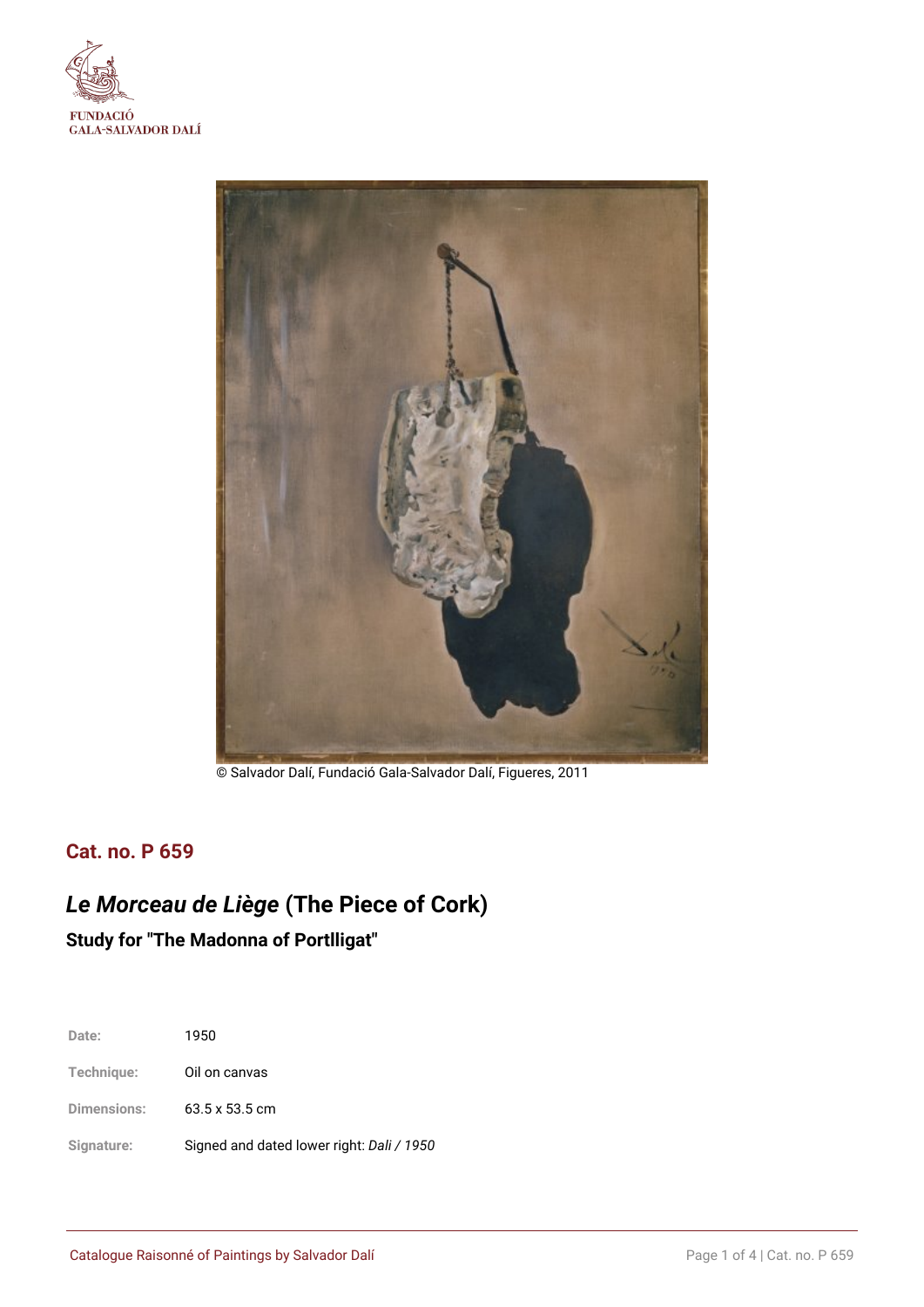

**Location:** Museo Nacional Centro de Arte Reina Sofía, Madrid. Dalí bequest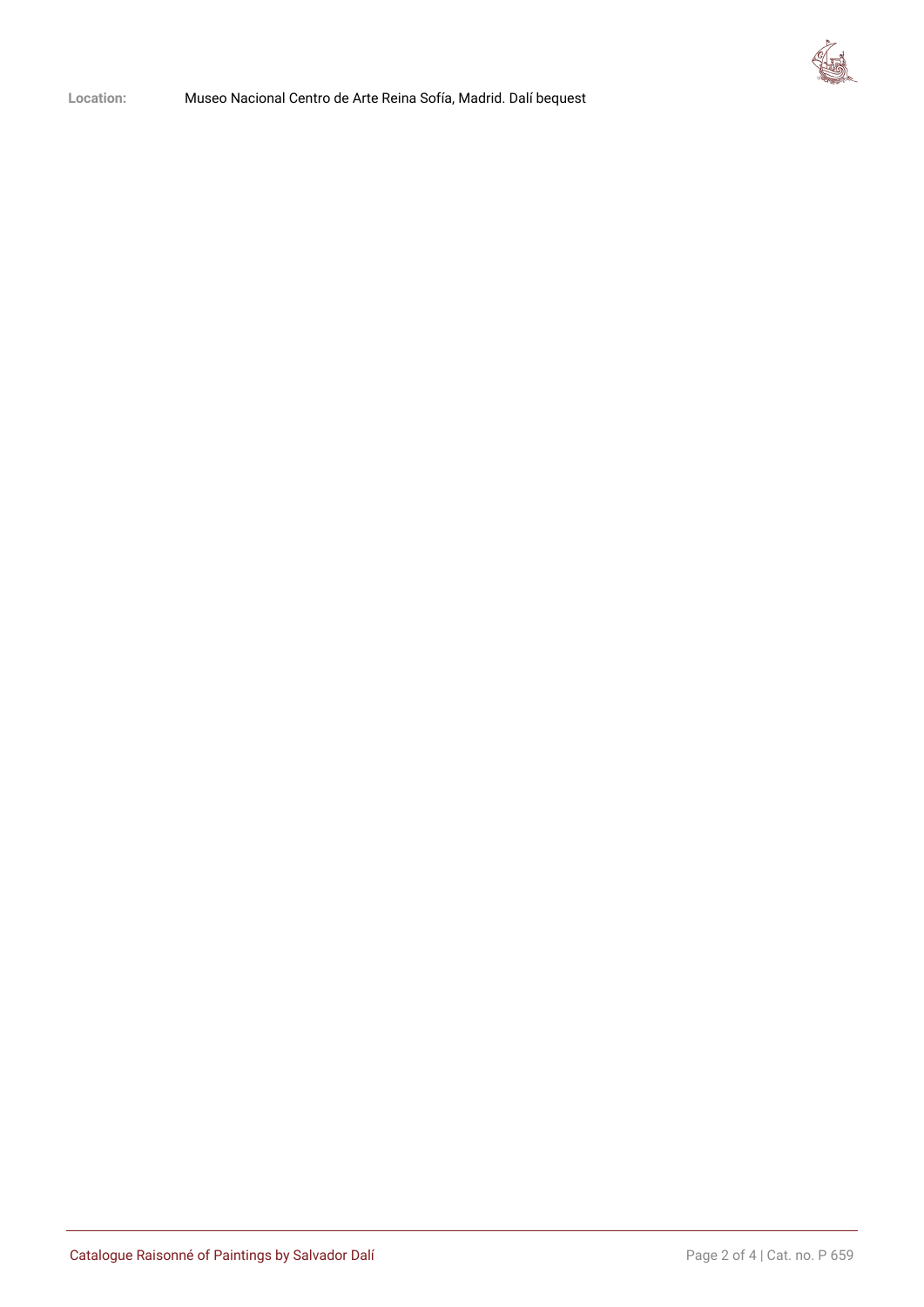#### **Provenance**



Artist's collection

#### **Observations**

\*Although the "I Bienal Hispanoamericana de Arte" (1st Biennial of Latin American Art) was held in Barcelona in March 1952, we know that Dalí's works were exhibited for the longer period of time we have indicated in the Exhibitions section.

#### **Exhibitions**

- 1951, London, The Lefevre Gallery, *Dalí*, December 1951, cat. no. 2
- 1952, Barcelona, Museo de Arte Moderno, *I Bienal Hispanoamericana de Arte \**, March 1952, cat. no. 2
- 1952, Basel, Kunsthalle Basel, *Phantastische Kunst des XX.Jahrhunderts*, 30/08/1952 05/10/1952, cat. no. 68
- 1964, Tokyo, Tokyo Prince Hotel Gallery, *Salvador Dalí : exhibition Japan 1964*, 08/09/1964 18/10/1964, cat. no. 44
- 1965, New York, Gallery of Modern Art, *Salvador Dalí, 1910-1965*, 18/12/1965 13/03/1966, cat. no. 127
- 1983, Barcelona, Palau Reial de Pedralbes, *400 obres de Salvador Dalí del 1914 al 1983*, 10/06/1983 31/07/1983, cat. no. 330
- 1983, Madrid, Museo Español de Arte Contemporáneo, *400 obras de Salvador Dalí del 1914 al 1983*, 15/04/1983 - 29/05/1983, cat. no. 330
- 1984, Ferrara, Palazzo dei Diamanti, *I Dalì di Salvador Dalì*, 01/07/1984 30/09/1984, cat. no. 28
- 1990, México, D. F., Centro Cultural / Arte contemporáneo, *Los Dalís de Dalí: colección del Museo Nacional Centro de Arte Reina Sofía*, 01/11/1990 - 31/01/1991, cat. no. 27
- 1999, Santander, Fundación Marcelino Botín, *Españoles en París : Blanchard, Dalí, Gargallo, González, Gris, Miró, Picasso*, 27/07/1999 - 12/09/1999, p. 83

### **Bibliography**

- *Salvador Dalí : exhibition Japan 1964*, Mainichi Newspaper, Tokyo, 1964, p. 86
- *Salvador Dalí, 1910-1965*, The Foundation for Modern Art, New York, 1965, p. 110
- Salvador Dalí, *Los Vinos de Gala*, Galaxis, [Paris], 1977, p. 26
- *400 obres de Salvador Dalí del 1914 al 1983*, Obra Cultural de la Caixa de Pensions, [Madrid], 1983, p. 189
- *I Dalì di Salvador Dalì*, Gianni Tassinari, Ferrara, 1984, p. 143
- *Dalí*, Sarpe, Madrid, 1984, il. 45, p. 92
- Robert Descharnes, *Dalí : la obra y el hombre*, Tusquets, Edita, Barcelona, Lausanne, 1984, p. 324
- *Los Dalís de Dalí: colección del museo nacional centro de arte reina Sofía*, Centro cultural, Arte contemporaneo, México D. F., 1990, p. 125
- Robert Descharnes, Gilles Néret, *Salvador Dalí, 1904 -1989*, Benedikt Taschen, Köln, 1994, p. 441
- Laura Mercader, Martí Peran, Natalia Bravo, *Eugenio d'Ors del arte a la letra*, Museo Nacional Centro de Arte Reina Sofía, [Madrid], 1997, p. 118
- *Españoles en París : Blanchard, Dalí, Gargallo, González, Gris, Miró, Picasso*, Museo Nacional Centro de Arte Reina Sofía, Fundación Marcelino Botín, [Madrid], Santander, 1999, p. 83
- *La Sombra*, Museo Thyssen-Bornemisza, Fundación Caja Madrid, Madrid, Madrid, 2009, p. 194